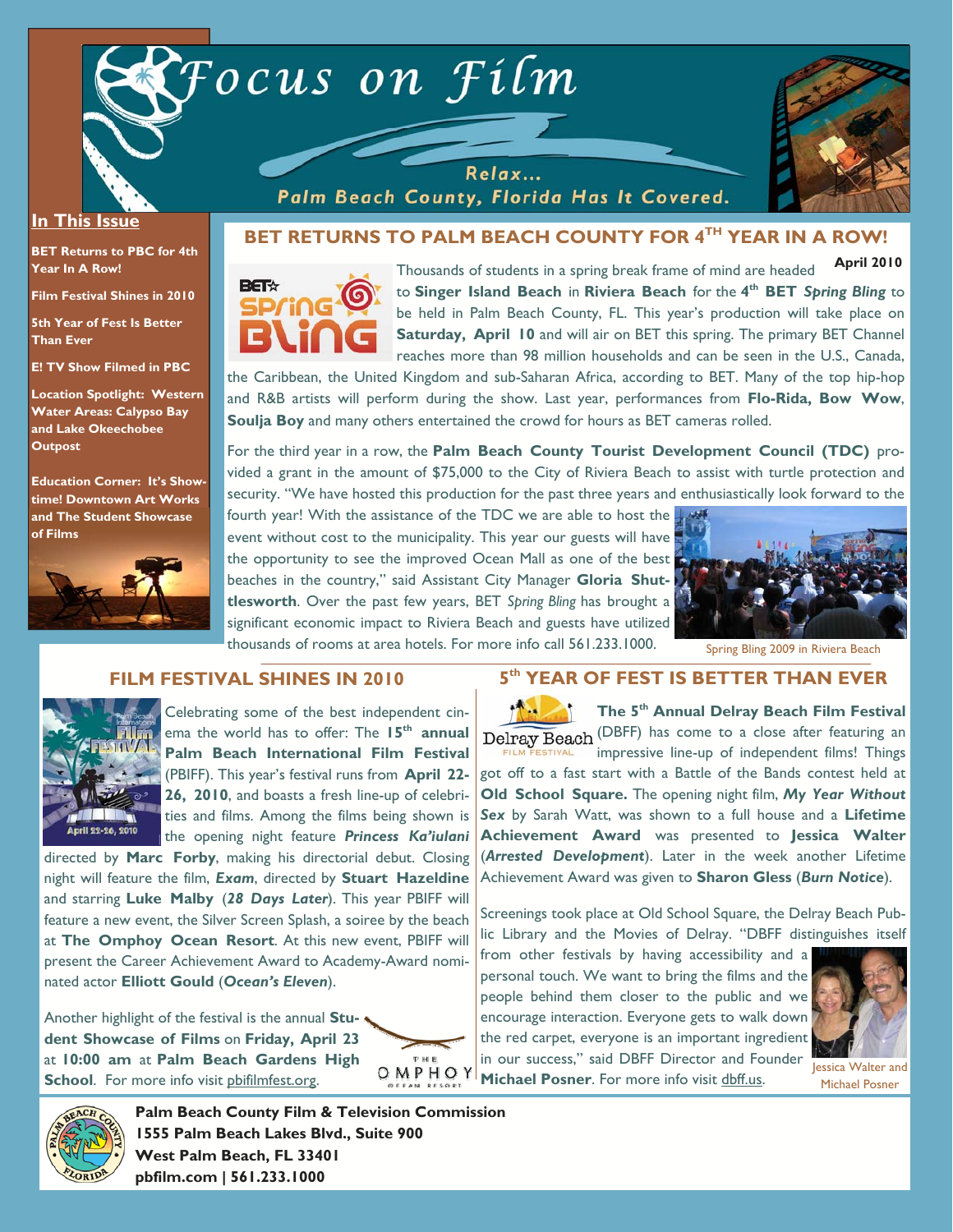#### **PBC'S TALENT OF TOMORROW**



**The Youth Empowerment Centers (YEC) of West Palm Beach**  has always prided itself in doing things differently. One of their latest creative endeavors the students are taking: the city-branding of Riviera Beach; a national advertising campaign showcasing

the city. On the tech side, students are becoming creative developers and pioneers in tablet-computing workspace. Simply put: they are developing apps for the Apple iPad and Amazon Kindle.

"This project leverages creative writing and storytelling with leading technologies and a breakthrough form of media," said **Dwayne Taylor**, YEC Instructor. Alongside these projects, the students are involved in **Seatime TV**, a local ad-agency that specializes in aquatic recreation and lifestyle. The segments will air this month on **ABC News.** For more info visit nyectv.com.

### **FILMMAKER DEBUTS FILM ON HOMELESS**



*Ten 2 End*, a documentary about homelessness in Palm Beach County (PBC) premiered at the Harriet Himmel Theatre in CityPlace. Directed and produced by local filmmaker

**Danilda Gutierrez**, the film challenges homelessness to be looked at from a personal perspective, and gathers the stories and opinions of eight people who have been homeless at one point or another.

The film was made at the request of Palm Beach Atlantic University (PBAU) and The Homeless Coalition of PBC. It will be distributed

throughout the PBC School District, churches, and governmental agencies, in an effort to advertise the Homeless Coalition's ten-year plan to end homelessness in PBC. Interviews were shot at PBAU and in other locations around West Palm Beach. Danilda works at PBAU and has her own production com-



pany, **Datzi Media**.For more info call 561.758.8524. Danilda Gutierrez

### **NEW DOCUMENTARY IS 'ELECTRIC'**



Production for the new feature-length documentary film, *What is the Electric Car?*  came to Palm Beach County to shoot a few segments. One segment featured Palm Beach County resident and filmmaker **Rick Pam-**

**plin** in his GMC Yukon Hybrid driving through **Riviera Beach**, **Singer Island**, **Palm Beach Shores** and **North Palm Beach** talking about his experiences growing up in Flint, Michigan, as a Hybrid owner and about the slew of new electric vehicles slated to fill showrooms this fall.

Other segments filmed in Palm Beach County included Foreign

Affairs Electric Vehicles and CoolGreen-Car.net. **Nemours Marketing** (with offices in Orlando and Los Angeles) hired Jupiter-based **Laronge Productions** to film the South Florida segments for the film. For more info on the film visit WhatistheElectricCar.com.The film is slated for release in the fall of 2010.



Producer Scott DuPont prepares a rolling shot in Riviera Beach with Rick Pamplin

# **FILM 'CHOSEN' TO SCREEN IN DELRAY**



**Westchester Films** out of Boca Raton recently established the rights to reissue *The Chosen*, a film originally released in 1982 by 20<sup>th</sup> Century Fox. The compelling story of two young men who developed a bond of friendship despite differences in their religious beliefs was adapted from Chaim Potok's acclaimed

novel. Directed by **Jeremy Paul Kagan** (*Heroes*, *The Big Fix*), the film stars **Maximilian Schell**, **Rod Steiger**, **Robby Benson**  and **Barry Miller**. *The Chosen* was reissued last month at the **Movies of Delray**, as a new 35mm print made from the original negative. The film was also selected to screen at the **Delray Beach Film Festival** during a day of Jewish-themed films.

"It's been 28 years since *The Chosen* has been shown on the big screen and with the recent success of *The Little Traitor*, we felt the timing was right for its reissue. Both are stories of unlikely friendships during the time when Israel was struggling to become a state," said **Mel Maron**, President of theatrical distribution for Westchester Films. For tickets to *The Chosen* at Movies of Delray, please 561.638.0020. For info about these films call 954.649.0258.

#### **'MASH' STAR HAS NEW RADIO SHOW**



Movie and TV star **Jo Ann Pflug** (*MASH*, *Dukes of Hazzard*) has a new radio show, **"The Jo**  Ann Pflug Show." Ms. Pflug's show will debut this month on local radio station **WJTW**, also known as Jupiter's hometown radio station, 100.3 FM. Besides the local broadcast, Ms. Pflug's show will be available worldwide with its webcast on

the Internet. The celebrity-based show is tentatively scheduled for Saturdays. The show is currently in post-production.

Confirmed guests for the first shows include Marilyn McCoo and Billy Davis, Jr. from the Fifth Dimension and TV and Broadway star John Davidson. For info call Marc Zatorsky at 561.389.4603.

## **WEST PALM TV REACHES A MILESTONE**



Last month, the FTC reported that the new West Palm Beach waterfront was opened in grand style! If you were watching **West Palm TV**, you saw all the festivities live, as they happened on Comcast

Bob Nichols and Angelia Savage

Ch.18 or on West Palm TV's webcast. "For the first time in the station's history

we were able to bring a live, remote event to our viewers the day of the event. We are also offering a replay of the festivities on our

website," said West Palm TV Station Manager **Jim Clark**. Host **Bob Nichols** and former **Miss Florida Angelia Savage** provided first-hand accounts of the occasion. For more info visit WestPalmTV.com.

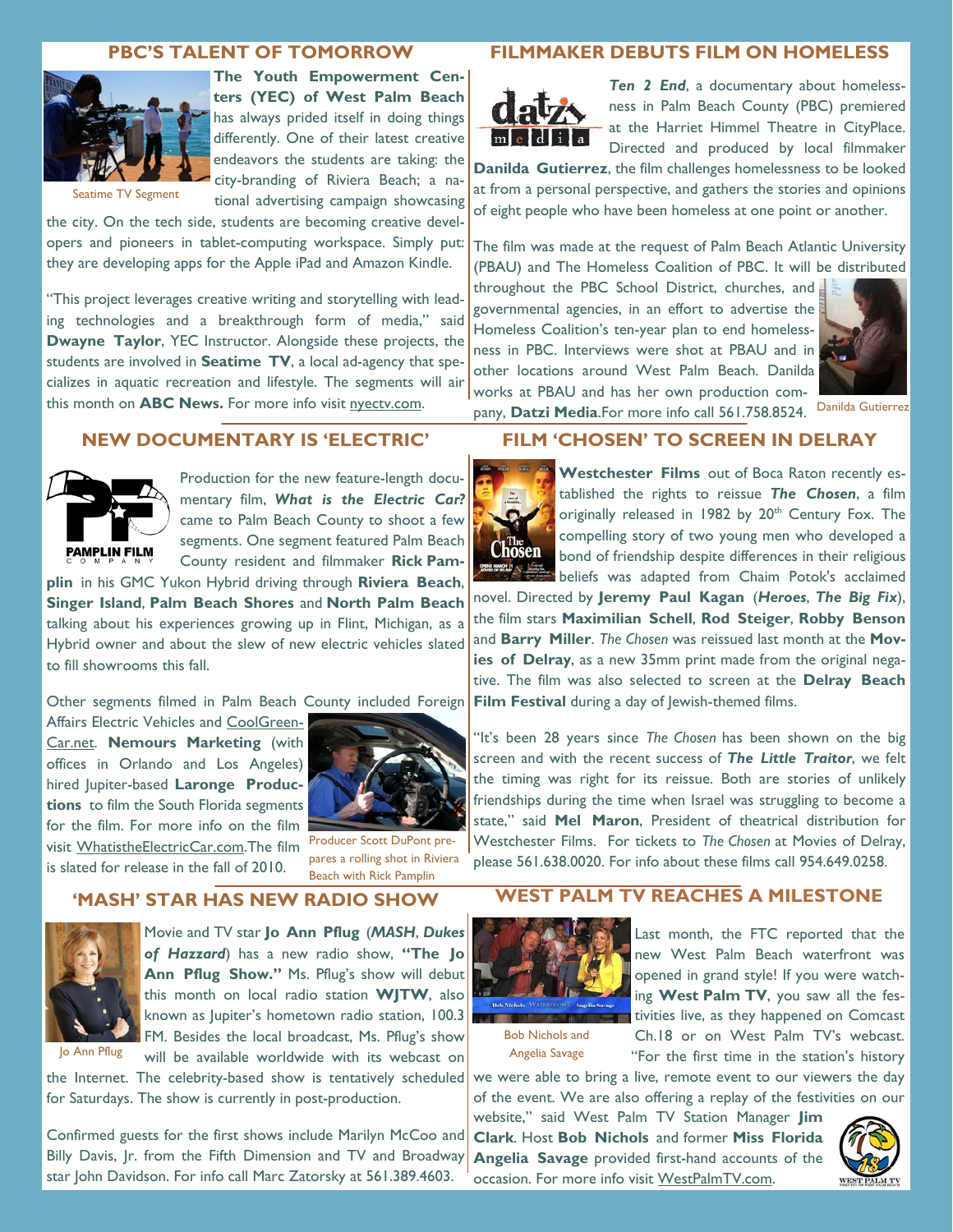### **IT'S SHOWTIME...DOWNTOWN ART WORKS AND THE STUDENT SHOWCASE OF FILMS**

The **2nd Annual Downtown Art Works** extravaganza is ready to call "ACTION" as the stage has been set to Palm Beach ring in the **15th Annual Palm Beach International Film Festival (PBIFF)** and **Student Showcase of**  Film Festival Films (SSOF). The pre-event kicks off on Friday, April 16<sup>th</sup> at 5:30 pm in Centennial Square in Down**town West Palm Beach** by the waterfront. This free family-friendly event will feature student films, visual arts, dance performances and live music featuring the breakout hit band **Easton**. A special dance performance by Michael Jackson's #1 pick for his "This Is It" tour, **Kriyss Grant**, will perform. On **Friday, April 23rd** at **10:00 am**, the SSOF will recognize the top student filmmakers from around the State of Florida at the awards ceremony hosted for the first time by **Palm Beach Gardens High School**. Over 800 attendees will be entertained by Jupiter's **The Jove Improv**.

The finalists in the **Feature/Short** category are: Feature/Short College: Ken Adachi, Florida State University, *Picture Day;* Stephen Bell, Florida State University, *The Quartering Act;* Anjuli Hinds, Florida State University, *Zimbabwe.* Feature/Short High School: Kenzie Cooke and Marcos Gasc, G-Star School of the Arts, *Sunder;* David Harrison, Design & Architecture Senior High School, *Lost and Gone Forever;* Lori Perry, G-Star School of the Arts, *Love Story.* Winners in other categories include Jared Mizel, Adam Greenstein and Jordan Greenstein of Spanish River High School; Aaron Kurlander, Savannah Bailey, Jessica Davis and Sophie Green of Alexander W. Dreyfoos School of the Arts; Michael Chasin of Miami Film School; and Hailey Mears of Seminole Ridge High School. Vote for your favorite film to win the Audience Award by visiting pbfilm.com/ studentshowcaseoffilms For more info call 561.233.1000, or go the SSOF Facebook event page.



#### **E! TV SHOW FILMED IN PBC**

The **E! Entertainment Television** cameras came to **Wellington, FL** to film a segment for the second season of the TV Show, *Kourtney and Khloe Take Miami*. The sisters were filmed horseback riding at the **International Polo Club** where they learned how to play polo from polo superstar **Nicolas Roldan**. Kourtney's new son, Mason Dash Disick watched from the

sidelines with his father Scott Disick. The new season of *Kourtney and Khloe Take Miami* is scheduled to air on E! Entertainment Television this June.

The International Polo Club featured a series of six polo tournaments and welcomed thousands of fans from around the world throughout the 2010 Winter Polo Season. The Winter Equestrian Festival, a 12-week equestrian extravaganza held annually from January to April included events such as Jumper Competitions, dressage clinics and the International Hunter Derby. For more info call 561.233.1000.



Kourtney Kardashian and Nicolas Roldan at The Int'l Polo Club

## **PR PRO HOSTS NEW TV SHOW**



Noted public relations consultant **Barry Epstein** is now hosting his own weekly Internet television show on wrpbity.com on Fridays at 10 am. Regular guests include New Times Investigative Reporter Bob Norman; the dueling columnists for the Sun-Sentinel, Stephen Goldstein and Kingsley Guy; and

Lynn University political professor Dr. Robert Watson.

Following the show, you can enter your comments on a blog: sun -sentinel.com/slant on the opinion page of the Sun-Sentinel. Sponsorship opportunities are also available. In addition, Epstein will be writing a weekly column for the Boca Forum and West Boca Forum, weekly newspapers inserted in the Sun-Sentinel. For more info email pr@publicrelations.nu or call 561.852.0000

### **FASHION ROCKS PALM BEACH**



Fashion models were dressed in designer clothes, money was raised for non-profit organizations and the fashion conscious from around South Florida gathered for the first annual **Fashion Rocks Palm** 

Fashion Rocks Palm Beach Beach! Fashion Rocks took place March

10-13 and was organized by **Olympia Devine** of **Devine Style**  and the West Palm Beach Downtown Development Authority.

Opening night was held at the new downtown waterfront on Flagler Drive in West Palm Beach! Around 2,000 guests enjoyed a fashionable evening under the stars that included a free dockside party hosted by 95.5 with live music, entertainment, cocktails and



**BEACH** 

more, which was then followed by a Pucci runway fashion show. A VIP reception was also held on a dockside yacht to raise money for Wheels for Kids. Fashion Rocks continued with other events such as a cocktail party at Kaufmann de Suisse, a champagne reception at WEST PALM Pucci and afternoon tea at Rene Caovilla. For more info

call 561.833.8873.

# **PBC GRAD SHORTLISTED FOR OSCAR**



**Kiran Deol**, a 2001 **Spanish River High School** graduate from Boca Raton, who went on to Harvard College, completed her first documentary film, *Woman Rebel*. It was one of eight films shortlisted for an Oscar this past year and was picked up for distribution by **HBO**. The film had its first local screening during the **Delray Beach Film Festival**.

Over the course of a ten-year revolution in Nepal, 40% of the guerilla army fighting against the government were women. *Woman Rebel* follows the story of one woman on her journey from the jungles all the way to Parliament. For more info visit womenrebels.org.